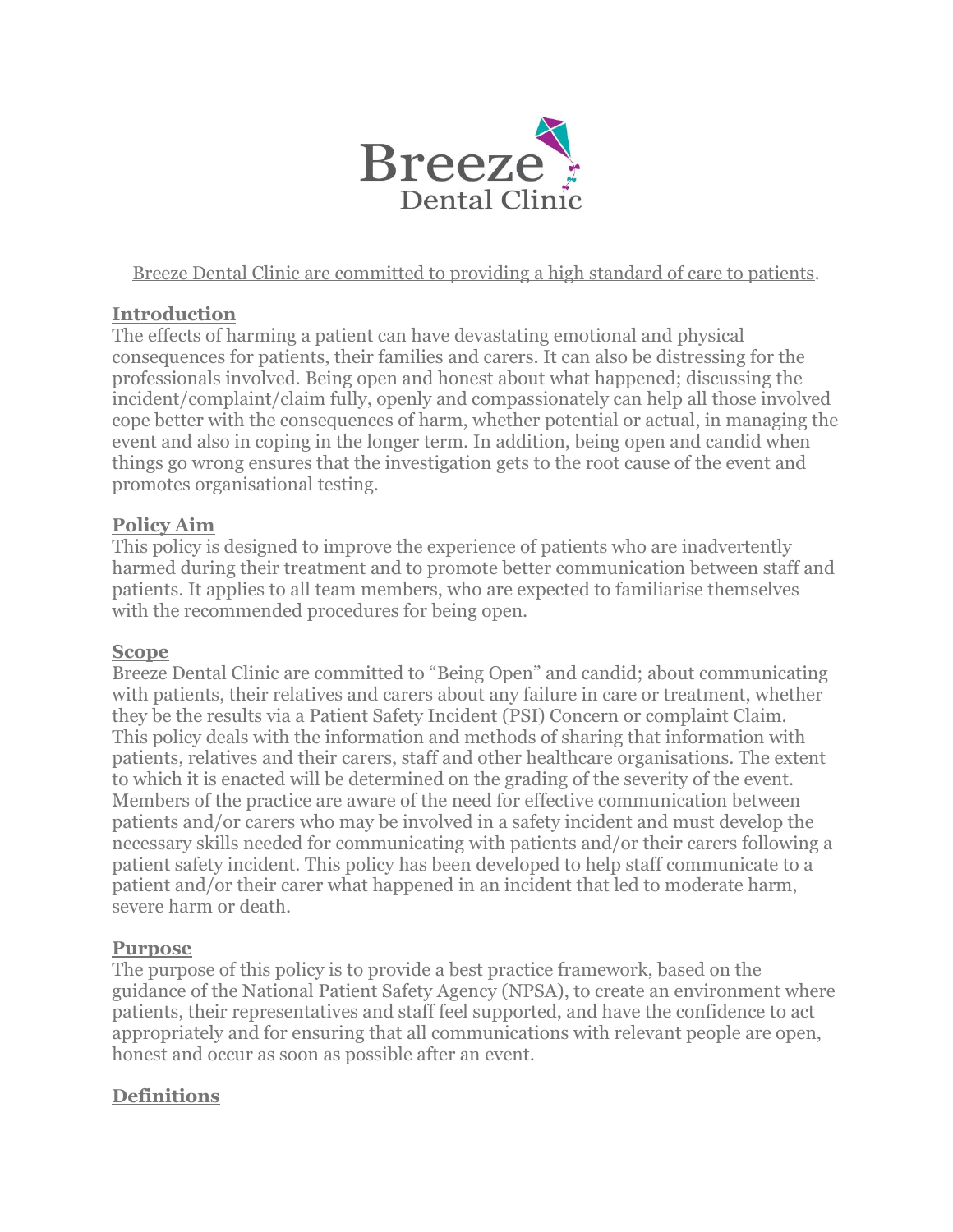- *Being Open* The process by which the patient, their family and their carers are informed about a patient safety incident/complain/claim involving them
- *Candour* An obligation to disclose errors that may not be immediately obvious to the patient. Exercising candour narrows the gap between what the healthcare professional and the patient know about an incident.
- *Claim* Defined by the Clinical Negligence Scheme for Trust (CNST) as: "any demand, however made, but usually by the patient's legal adviser, for monetary compensation in respect of an adverse clinical incident leading to a personal injury"
- *Complaint* Any expression of dissatisfaction with care provision, or a perceived grievance or injustice.
- *Event* Any occurrence that results in a patient safety incident, complaint or claim.
- *Harm* "No Harm" No injuries or claim
- *No loss of property* No significant likelihood of service issues arising from incident.
- *Near Miss/Potential Harm* Any unexpected or unintended occurrence or incident that did not lead to harm, loss or damage, but had serious potential to do so and was prevented either by intervention or luck.
- *"Low Harm"* Any incident that required extra observation or minor treatment and caused minimal harm, to one or more persons receiving care at Breeze Dental Clinic.
- *"Moderate Harm"* Any incident that resulted in a moderate increase in treatment and which caused significant but not permanent harm, to one or more persons receiving care at Breeze Dental Clinic.
- *"Severe Harm"* Any incident that appears to have resulted in permanent harm to one or more persons receiving care at Breeze Dental Clinic – related directly to the incident and not to the natural course of the patient's illness or underlying condition.
- *"Catastrophic or Death"* Any incident that directly resulted in the death of one or more persons receiving care at Breeze Dental Clinic; Death must be related to the incident rather than the underlying condition or illness.
- *"Never Event"* Are serious, largely preventable patient safety incidents that should not occur if the available preventative measures have been implemented by the healthcare provided. There are currently 25 Never events as determined by the Department of Health.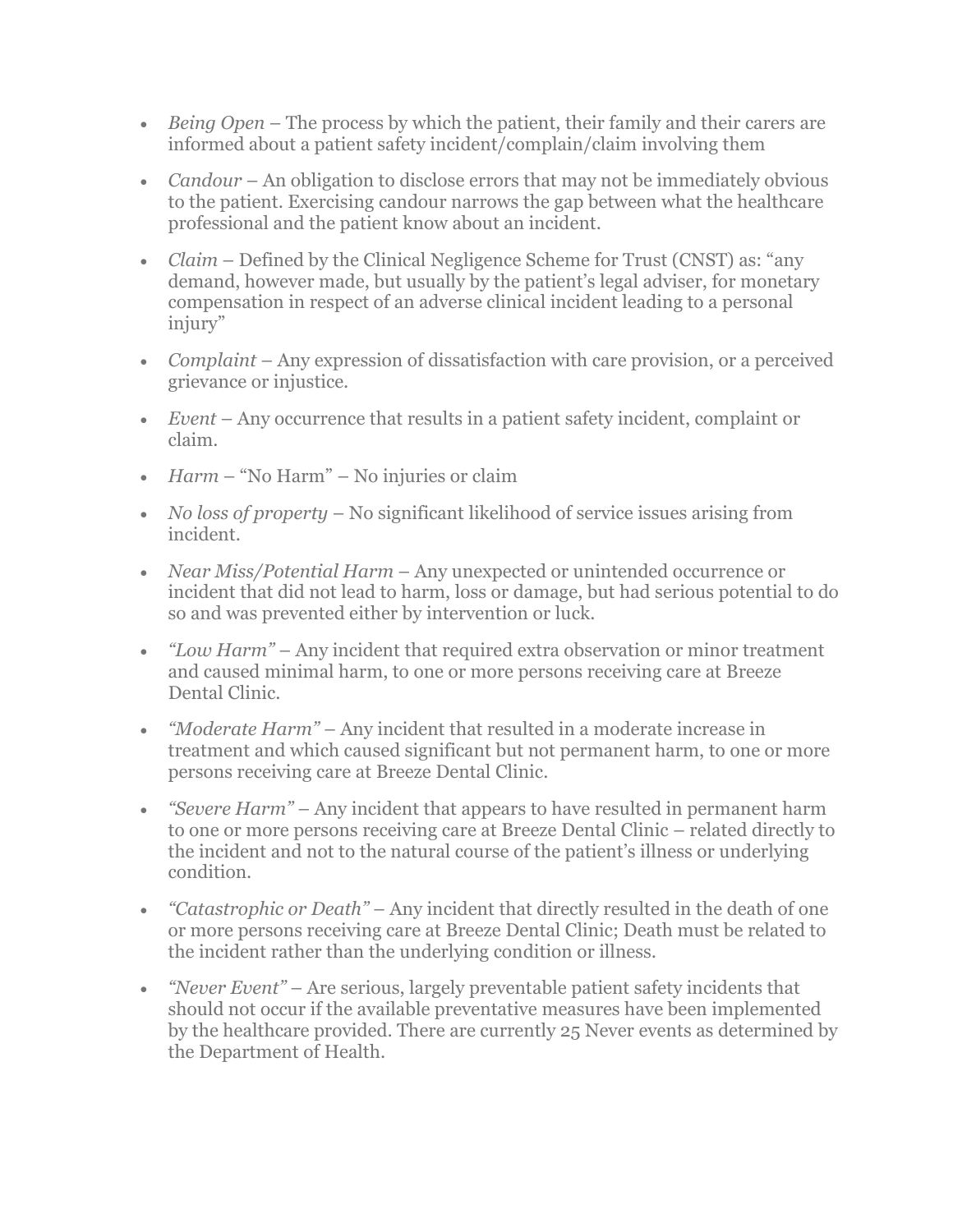• *Patient Safety Incident* – Is any unintended or unexpected incident which could have or did lead to harm for one or more of the patients.

## **Process for acknowledging, apologising and explaining when things go wrong**

The first step of the process is the recognition of an incident and when the level of harm dictates that it is appropriate. This can be identified by any of the following mechanisms:

- Via staff at the time of the incident
- Via staff retrospectively
- By the patient/family/carer raising a concern, either at the time or via a complaint or claim in retrospect
- Via the incident reporting system
- Via other sources, such as the incident being highlighted by another patient, visitor or non-clinical staff.

## **Initial Discussion**

Following identification of an incident, a preliminary team discussion should be undertaken to establish as soon as possible to the incident, once the patient is safe:

- Basic clinical facts
- Assessment of the incident and determine level of immediate response required
- Individual responsible for discussing/liaising with the patient/relative/carer
- Whether patient support is required
- Immediate support required for staff involved
- A clear communication plan.

# **Identifying who should be responsible**

In determining who will be responsible for communicating with the patient/family/carers, the individual should:

- Have a good relationship with the patient and/or their carers
- Have a good understanding of the relevant facts
- Be senior enough or have sufficient experience and expertise in relation to the type of incident to be credible to patients, carers and colleagues
- Have excellent interpersonal skills, including being able to communicate with patients and/or their carers in a way they can understand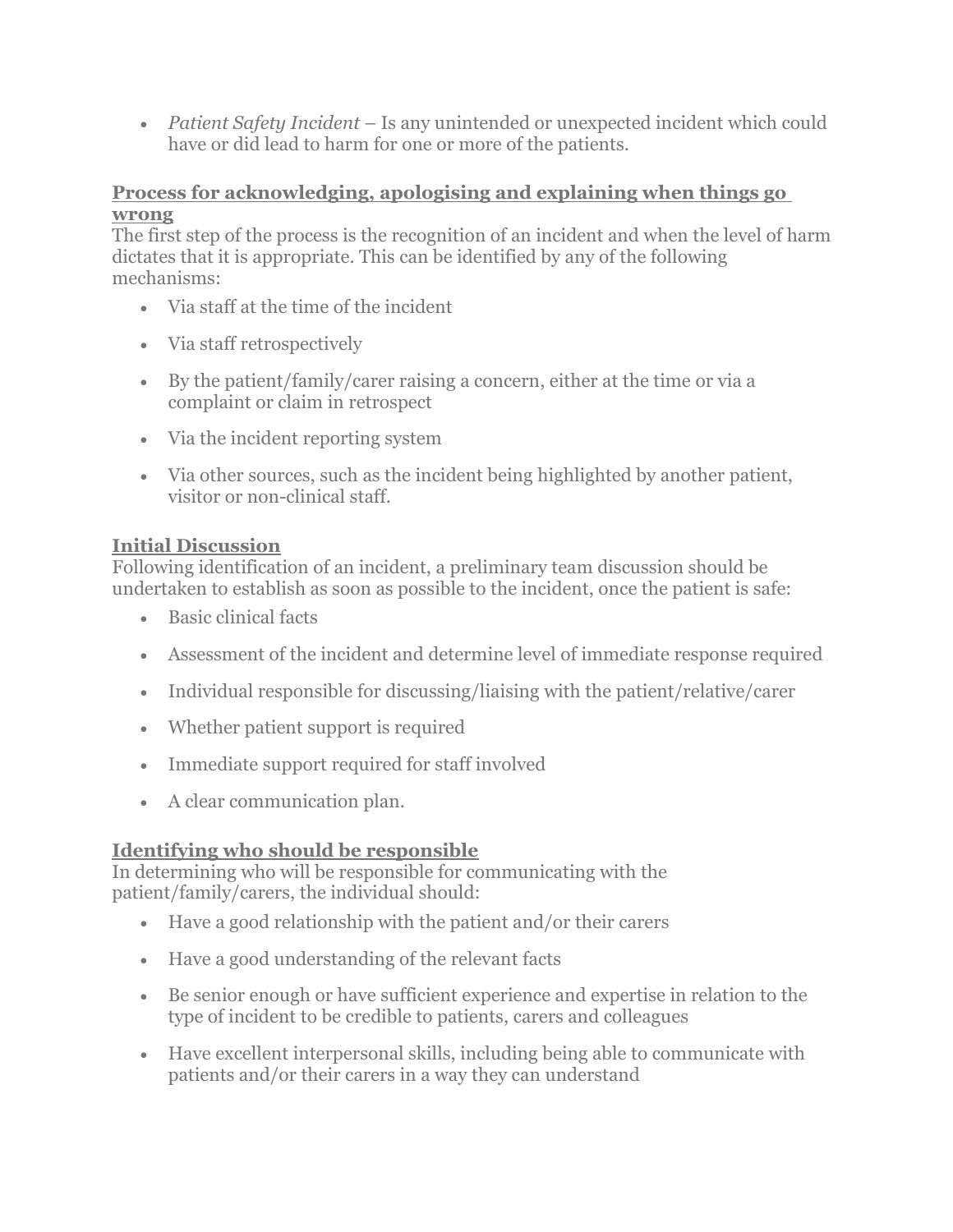- Be willing and able to offer an apology, reassurance and feedback to patients and/or their carers
- Be able to maintain a relationship with the patient and/or their carers and to provide continued support and information
- Be culturally aware and informed about the specific needs of the patients/relatives or their carers

# **When should the initial discussion be held?**

The initial candid "Being Open" discussion with the patient and/or their carers should occur as soon as possible after recognition of the incident. Initially, it is worth noting that something that has gone wrong but that the cause is not yet known. It must be communicated to the patient and their family/carers that we will be taking the event extremely seriously, that the event will be investigated and that the findings of

the investigations will be shared with them. Through sharing the report and meeting with the patient and their family/carers, the patient will have the opportunity to influence the investigation. Factors to consider

- when timing this discussion include: • Clinical condition of the patient. Some patients may require more than one
	- meeting to ensure that all the information has been communicated to and understood by them
	- Availability of key staff involved in the incident and in the Being Open process
	- Availability of the patient's family and/or carers.
	- Availability of support staff, for example a translator or independent advocate, if required Patient preference (in terms of when and where the meeting takes place and who leads the discussion)
	- Privacy and comfort of the patient
	- Arranging the meeting in a sensitive location

# **Provision of additional support**

# **Support of the patient, their family/carers**

Patients, their family/carers should be provided with support as is necessary during the process of "Being Open". At any face to face meeting, they should be encouraged to be accompanied by another family member/friend/representative. Where appropriate, an independent advocate or interpreter should be offered. The patient is also at liberty to request a second or independent review and this should be facilitated. Information on how patients can access additional support services and other relevant bodies should be offered. External bodies which may be able to produce support for the patient:

- ICAS Independent Complaints Advocacy Services
- CRUSE (bereavement counselling support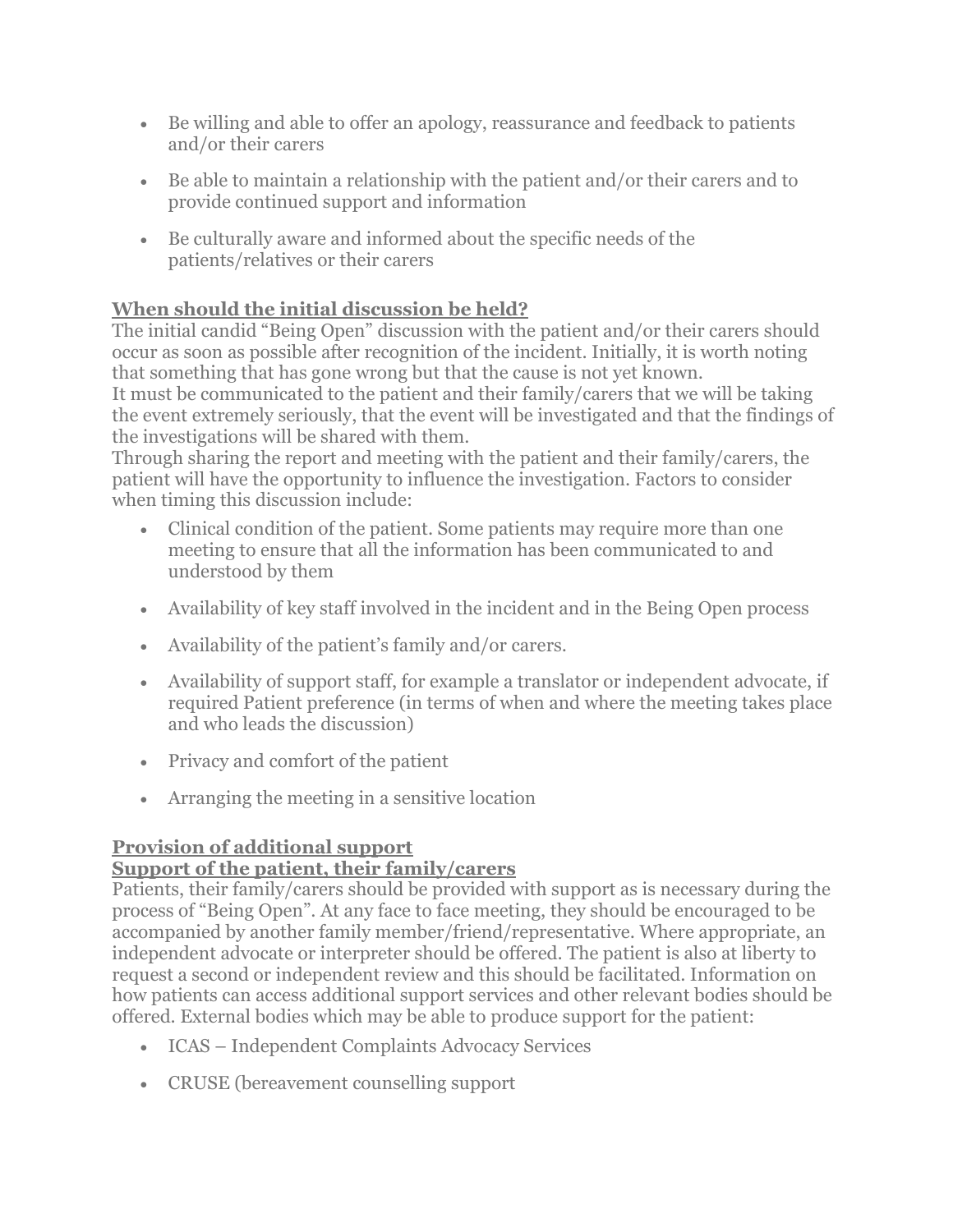• Relevant charitable organisations

## **Where the patient is assessed not to have capacity**

Where the patient has a formal assessment of lack of capacity, the principles of "Being Open" still apply. In circumstances where the patient has a registered person with lasting power of attorney (LPA), it may be a legal requirement that they are informed. If there is no LPA for the patient, it is best practice that the family and or carers for the patient are informed of the incident. The occurrence of this conversation and grounds for it must be recorded in the patients' medical record.

## **Department of clinical law**

Where the duty to be candid raises specific, ethical or legal considerations, the Department of clinical law can be contacted for advice.

## **Professional support**

It can be very traumatic for healthcare staff to be involved in an event. Breeze Dental Clinic are committed to ensuring that staff feel supported through the "Being Open" process. Staff are also encouraged to seek advice from their relevant professional body. Staff are encouraged, if appropriate to seek advice from their trade union representative. Staff will not be unfairly exposed to punitive disciplinary action, increased medico-legal risk or threat to their registration. Where there is evidence to believe that punitive disciplinary action may follow or criminal act has occurred. Incidents relating to employee performance or conduct should be referred to Mrs Margaret Valenti and manage in accordance with "Disciplinary Policy"

# **Risk management and systems improvement**

Breeze Dental Clinic supports the root cause analysis (RCA) approach to looking at the causes of patient safety incidents. The focus is on improving systems of care.

# **Confidentiality**

Details surrounding an event are confidential. Full consideration should be given to maintaining the confidentiality of the patient, carers and staff involved, in line with the "Data protection confidentiality policy"

It is good practice to inform the patient, their family and carers about who will be involved in the investigation, and give them opportunity to raise any objections. Communication outside the clinical team should be strictly on a "need to know" basis. Equally the relatives may need specific questions answered by the investigation process and should be given the opportunity to raise these.

# **Continuity of care**

Patients have the right to expect that their care will continue, and that they will receive all of their usual treatment with the care, respect and dignity that they are entitled to. If the patient has a preference for their care to be delivered by another team, the appropriate arrangements should be made.

# **Requirements for documenting all communication**